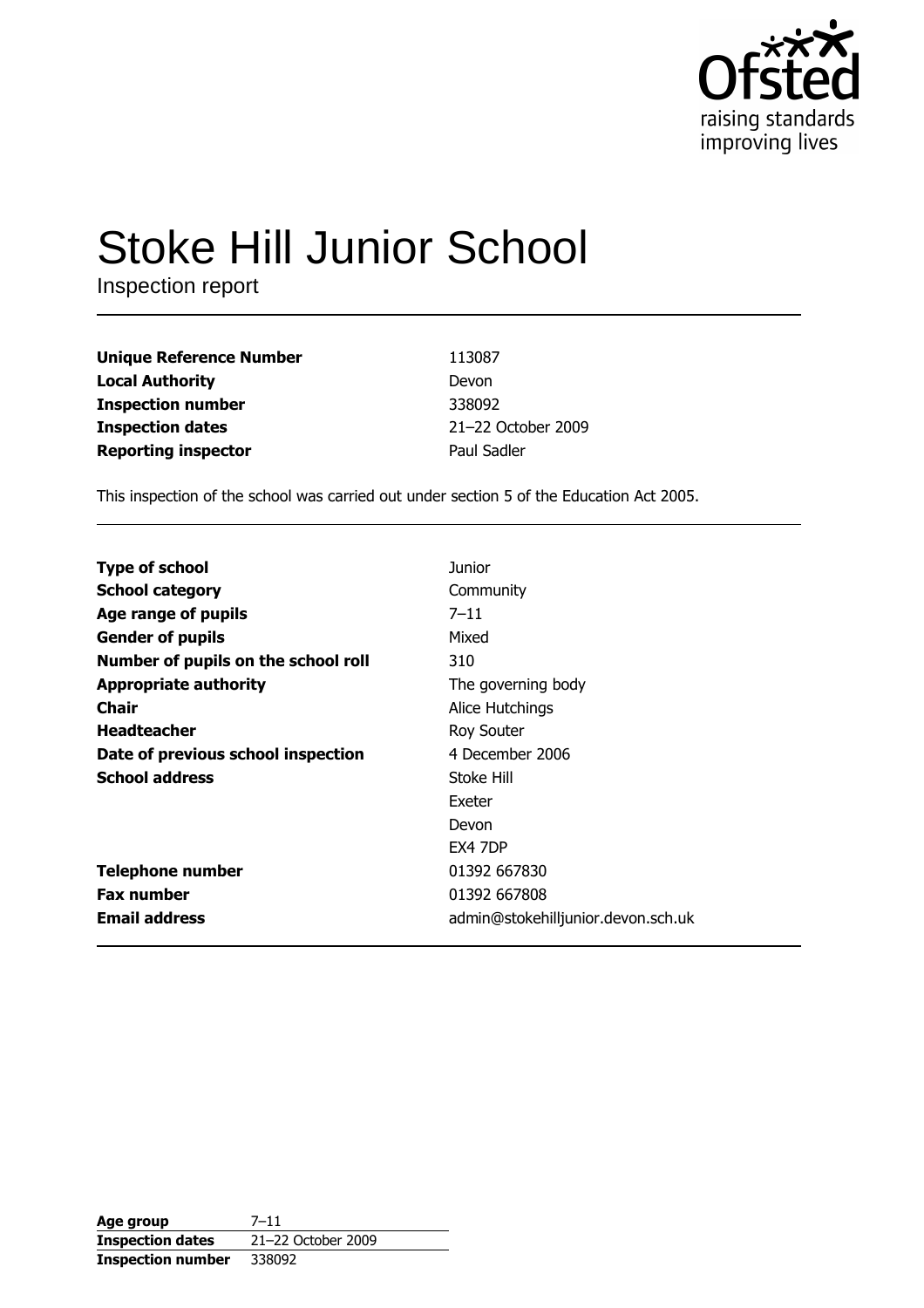The Office for Standards in Education, Children's Services and Skills (Ofsted) regulates and inspects to achieve excellence in the care of children and young people, and in education and skills for learners of all ages. It regulates and inspects childcare and children's social care, and inspects the Children and Family Court Advisory Support Service (Cafcass), schools, colleges, initial teacher training, work-based learning and skills training, adult and community learning, and education and training in prisons and other secure establishments. It rates council children's services, and inspects services for looked after children, safequarding and child protection.

Further copies of this report are obtainable from the school. Under the Education Act 2005, the school must provide a copy of this report free of charge to certain categories of people. A charge not exceeding the full cost of reproduction may be made for any other copies supplied.

If you would like a copy of this document in a different format, such as large print or Braille, please telephone 08456 404045, or email enquiries@ofsted.gov.uk.

You may copy all or parts of this document for non-commercial educational purposes, as long as you give details of the source and date of publication and do not alter the documentation in any way.

Royal Exchange Buildings St Ann's Square Manchester M2 7LA T: 08456 404045 Textphone: 0161 618 8524 E: enquiries@ofsted.gov.uk W: www.ofsted.gov.uk © Crown copyright 2009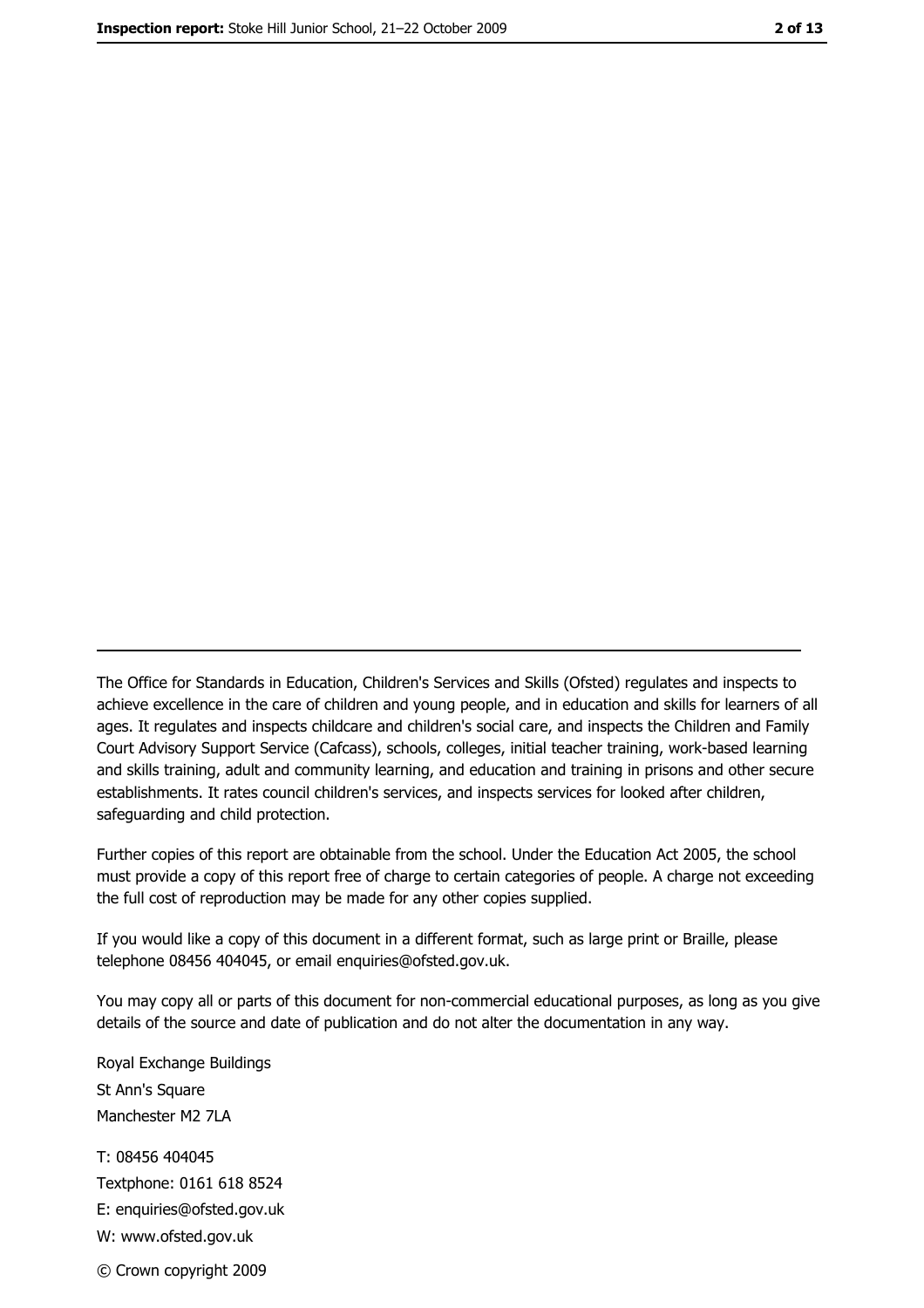# **Introduction**

This inspection was carried out by three additional inspectors.

The inspectors visited 19 lessons, and held meetings with governors, staff and groups of pupils. They observed the school's work and looked at documentation, including records of pupils' progress, development planning and those relating to keeping pupils safe. The responses of 66 parents to the questionnaire were analysed, along with those completed by staff and pupils.

The inspection team reviewed many aspects of the school's work. It looked in detail at the following:

- the progress of different groups of pupils, especially in English and mathematics  $\blacksquare$
- the effectiveness of strategies to enable pupils to understand their own progress  $\blacksquare$ and how to improve their work, including the setting and monitoring of targets
- the quality of care, quidance and support, especially in the after-school club and in  $\blacksquare$ ensuring pupils' views are heard
- the effectiveness of partnerships, especially with parents and with other schools,  $\blacksquare$ and in supporting the school's contribution to community cohesion.

# **Information about the school**

This junior school is larger than average and serves a suburban area to the north of Exeter. The proportion of pupils with a wide range of special educational needs and/or disabilities is average. The proportion of pupils from minority ethnic heritages is also broadly average, as is the proportion at an early stage of learning English. The parents of many of the latter group are undertaking assignments at the University of Exeter, and these pupils often remain at the school for relatively short periods of time.

The great majority of pupils received their early education at the nearby infant school. For budgetary reasons, in September 2009, the school reorganised teaching so that Years 4 and 5 are now taught in mixed-age classes. The governors manage a breakfast club and have recently taken on the management of the after-school club. The school holds a number of awards, including the International Schools and Healthy Schools awards.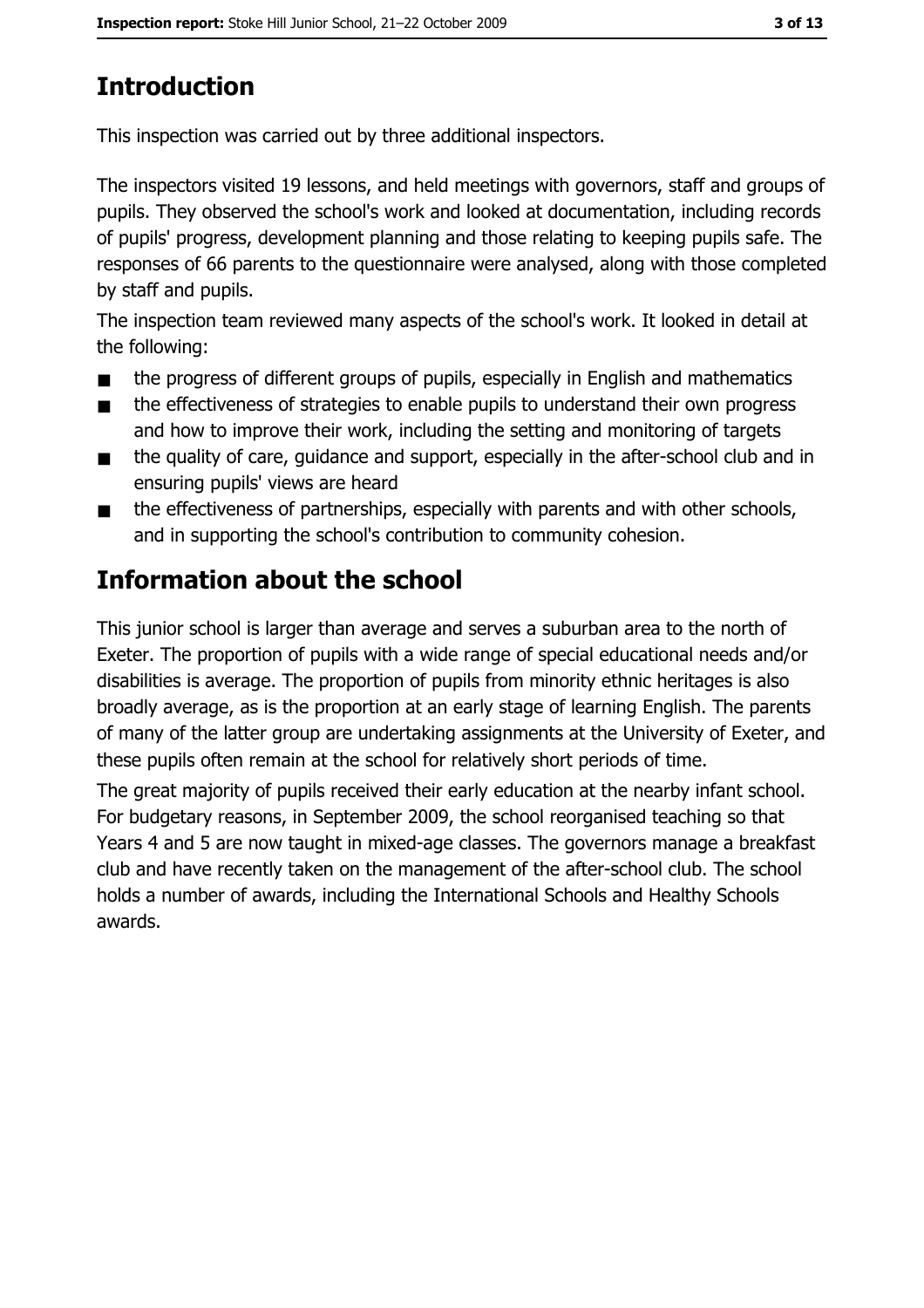# **Inspection judgements**

## Overall effectiveness: how good is the school?

#### The school's capacity for sustained improvement

## **Main findings**

This is a good school, as it was at its last inspection in 2006. It has improved in a number of respects. Attendance is high, reflecting the fact that pupils really enjoy coming to school. The governing body is outstanding. As well as holding the school to account, it has not flinched from the difficult decisions needed to secure the school financially, and is actively seeking ways to improve local educational provision through partnerships with other schools. The quidance pupils receive on how to improve their work has improved. They know their targets, and teachers' marking shows them how to make their work better. Older pupils told inspectors they would now like more information about how their work relates to national standards.

After disappointing results in national tests in English, mathematics and science at the end of Year 6 in 2007, the school has worked hard to improve standards. There was significant improvement in 2008, and preliminary results for 2009 show further improvement, especially in English, where nearly half of pupils attained the higher Level 5. These are above average standards from pupils' broadly average starting points, and represent good progress. Inspectors carefully examined the progress of groups of pupils, such as those with special educational needs, and found that all pupils are making good progress. The progress of pupils at an early stage of learning English is especially good.

The good teaching is founded on the very good relationships and behaviour that are evident in all classrooms. Teachers have high expectations of their pupils, and generally plan work that is matched well to their needs, although there is sometimes too little explanation of what pupils should be learning, rather than of what they are doing. On some occasions, the pace of teaching is too slow and wastes pupils' time. Pupils are given demanding writing tasks in a range of subjects, but in some cases the quality of their work is limited by poor handwriting skills. Pupils enjoy the varied curriculum, recently improved by a range of exciting activities in the school grounds, by the introduction of Spanish, and by the purchase of laptop computers enabling pupils to have individual use.

Individual pupils' needs are well known by staff and as a result they are cared for well. They are given a good understanding of how to stay safe and healthy, although some choose not always to adopt a healthy diet. They have a good understanding of issues such as the dangers of drugs and tobacco, and the possible dangers of electronic communication.

School leaders and governors have a good understanding of the school's strengths and weaknesses and have taken effective action to improve the latter, for example in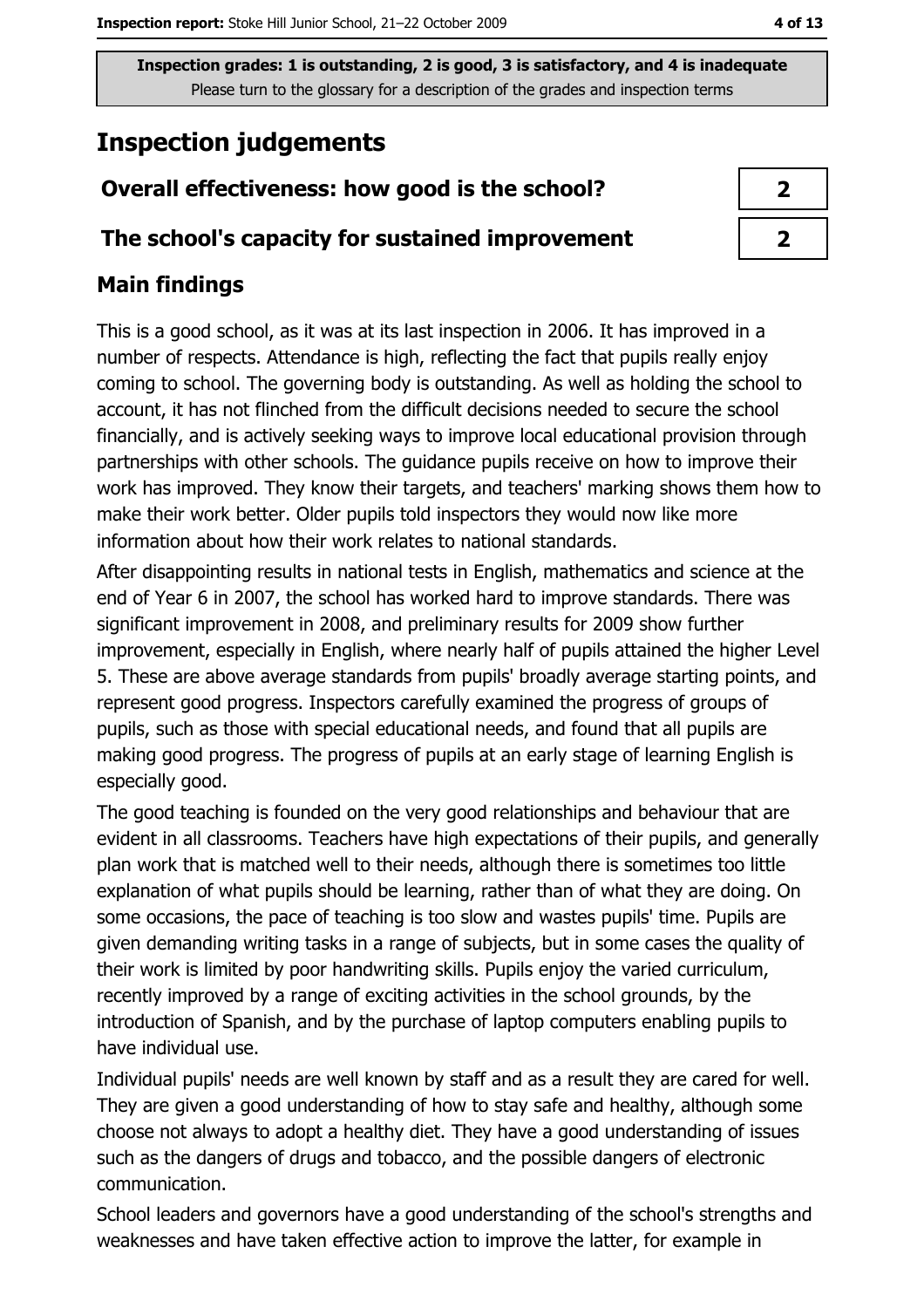tackling weaknesses in reading, and in the progress of some pupils with special educational needs. These successes demonstrate that the school has good capacity to improve further. Recent changes in leadership mean that some middle leaders are inexperienced in their new roles. However, they have a willingness and capacity to learn, and are led effectively by the experienced headteacher. The school has developed good partnerships with parents, with the partner infant school, and with external agencies such as the education welfare service. As well as their excellent forward vision for the school, the governors are rigorous in ensuring that statutory requirements are met. For example, all requirements to keep pupils safe are in place and are of good quality, and the understanding and respect shown by pupils to others and to adults, further enhanced by the International Schools Award, demonstrates the school's good contribution to community cohesion.

#### What does the school need to do to improve further?

- Improve teaching so that all lessons have features that are found in the best by:  $\blacksquare$ 
	- ensuring that all lessons are conducted at a brisk pace to ensure that pupils' time is not wasted
	- ensuring that pupils always understand what they are learning, rather than simply what they are doing
	- replicating the best practice found in the school in all lessons.
- Ensure that pupils develop the handwriting skills needed to write quickly and accurately.

#### **Outcomes for individuals and groups of pupils**

Pupils consistently make good progress in their learning and hence attain standards that are above average. By the end of Year 6 in 2009, almost all pupils had made at least the expected progress in English and mathematics and the large majority had attained at least the nationally expected standards in these subjects. The proportion attaining the higher Level 5, especially in English, is significantly above average. Evidence of these above average standards was seen by inspectors, for instance in Year 6 geography when pupils discussed reasons why parts of Exeter are prone to flooding, and in Year 4 and 5 mathematics where pupils showed instant and accurate mental recall of their seven and nine times tables. Written work is generally of good quality, although its length and legibility is in some cases limited by pupils' weak handwriting skills. Pupils' behaviour is consistently good, especially in lessons, where they listen carefully and collaborate well. They say there is little bullying, and that any which occurs is handled well. They know of the importance of exercise and healthy eating, although some still choose sweets and snack food for their packed lunch. Nevertheless, the school council is keen to improve the healthiness of school meals and the school's eco-friendliness, and it has a number of good ideas to do this, reflecting pupils' good contribution to the community. The school is successful in promoting understanding

 $\overline{2}$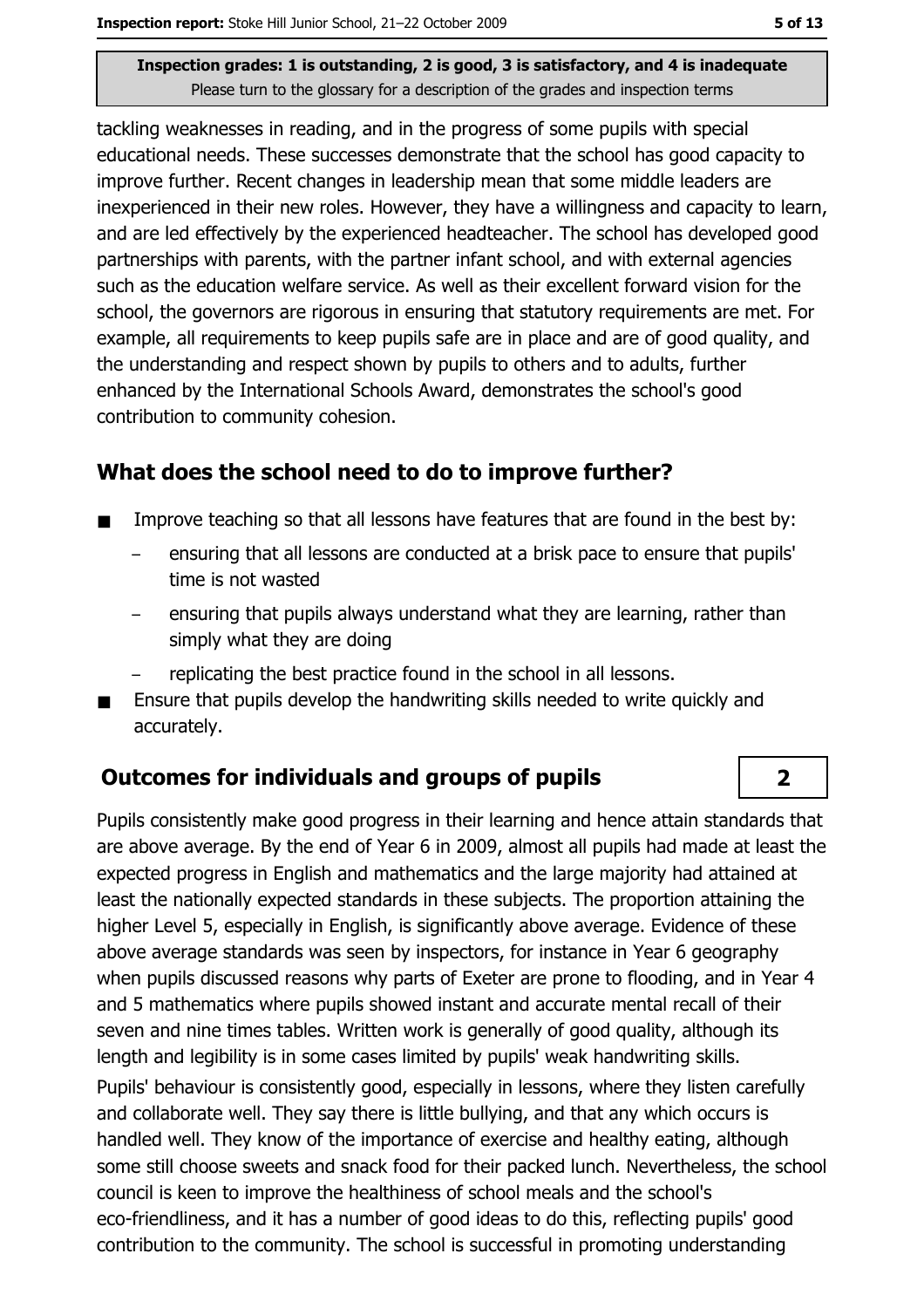between pupils of differing backgrounds. 'She learnt English in a year!' said a White British pupil of his Korean classmate, with pride and amazement. This comment also reflects well the success achieved by pupils at an early stage of learning English, and the good spiritual, moral, social and cultural development of all pupils.

Attendance has improved and is now high, with persistent absence virtually eliminated. This reflects not only pupils' enjoyment of school, but the robust approach of the school in ensuring that a small number of parents are made aware of the educational and legal consequences of poor attendance. This, together with the well-rounded development of a wide range of skills, contributes to the good development of the skills pupils will need in later life.

| Pupils' achievement and the extent to which they enjoy their learning                                                     |                         |
|---------------------------------------------------------------------------------------------------------------------------|-------------------------|
| Taking into account:<br>Pupils' attainment <sup>1</sup>                                                                   | 2                       |
| The quality of pupils' learning and their progress                                                                        | $\overline{2}$          |
| The quality of learning for pupils with special educational needs and/or<br>disabilities and their progress               | 2                       |
| The extent to which pupils feel safe                                                                                      | $\overline{\mathbf{2}}$ |
| <b>Pupils' behaviour</b>                                                                                                  | $\mathbf{2}$            |
| The extent to which pupils adopt healthy lifestyles                                                                       | $\overline{2}$          |
| The extent to which pupils contribute to the school and wider community                                                   |                         |
| The extent to which pupils develop workplace and other skills that will<br>contribute to their future economic well-being | $\mathbf{2}$            |
| Taking into account:                                                                                                      | 1                       |
| Pupils' attendance <sup>1</sup>                                                                                           |                         |
| The extent of pupils' spiritual, moral, social and cultural development                                                   | $\overline{\mathbf{2}}$ |

These are the grades for pupils' outcomes

## How effective is the provision?

Teaching is consistently good. Teachers plan tasks that match the needs of the pupils. This is true for the lowest and highest attaining pupils, and for those at an early stage of learning English. Pupils who need it get good support from teaching assistants. Teachers have high expectations of their pupils, who respond by behaving very well and following

The grades for attainment and attendance are: 1 is high; 2 is above average; 3 is broadly average; and 4 is low.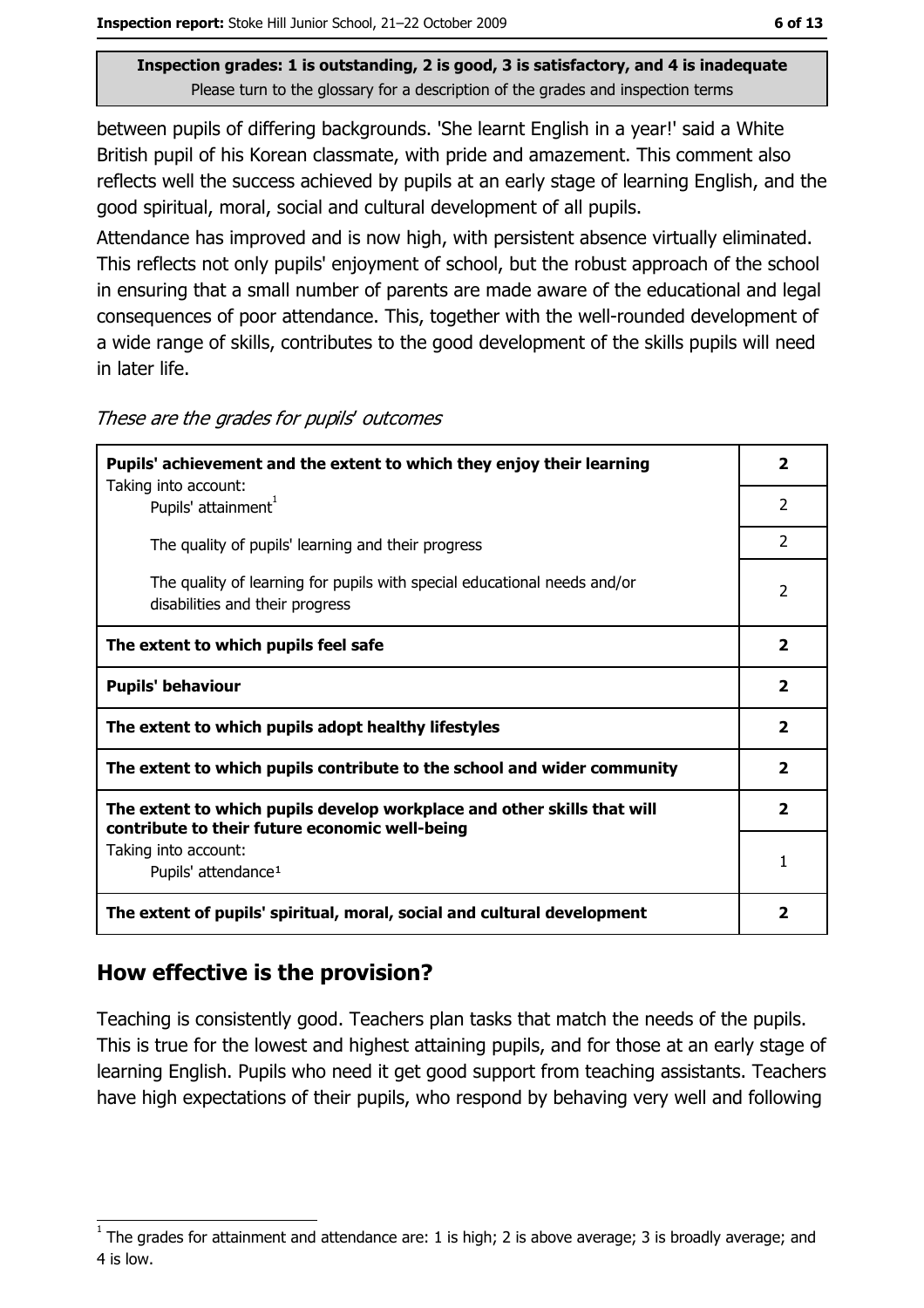instructions carefully. Teachers use resources such as information and communication technology (ICT) well, and work is routinely marked with helpful comments designed to improve it. Pupils also assess their own and each other's work, which helps their understanding of the next steps they need to take. Weaknesses occur in isolated lessons, for example when pupils are not clear about how an activity is intended to help their learning, or when unnecessarily long explanations by the teacher slow the pace of learning.

The school has set itself a target for 20% of teaching to take place outdoors, mainly in the interesting and varied grounds. In one excellent lesson, Year 6 pupils planned the building of a bridge, then did so outside. There was excellent attention to health and safety, and pupils rapidly developed their skills of problem-solving and collaboration. Other good features of the curriculum include good opportunities to learn about the range of world cultures, such as through cooking demonstrated by parents from minority ethnic groups, and opportunities to develop skills through a range of subjects. Weaknesses occur when pupils spend too long on activities such as unsupervised reading.

Pupils say they feel safe in school, and parents agree that their children are cared for well. The good care pupils receive in school is enhanced by the breakfast and after-school clubs. The governors recently took on the management of the latter following dissatisfaction with the provision, and recent improvements are clear in the environment of the base and the range of activities on offer. This further enhances a good range of clubs and other additional activities.

| The quality of teaching                                                                                    |  |
|------------------------------------------------------------------------------------------------------------|--|
| Taking into account:<br>The use of assessment to support learning                                          |  |
| The extent to which the curriculum meets pupils' needs, including, where<br>relevant, through partnerships |  |
| The effectiveness of care, guidance and support                                                            |  |

## How effective are leadership and management?

Leaders and managers have a good grasp of the school's strengths and weaknesses and have made an accurate analysis of its current quality. Planning and performance management are robust, with challenging, measurable targets based on improved progress by pupils. Progress is analysed in detail so that support can be given to any pupils that fall behind, or action taken if this applies to a group of pupils, as was successfully identified and tackled in 2008 for those with enhanced provision for their special educational needs. Inexperienced leaders and managers are receiving the necessary training so that they can, for example, monitor more accurately the quality of colleagues' work. The excellent governing body has taken active steps to enhance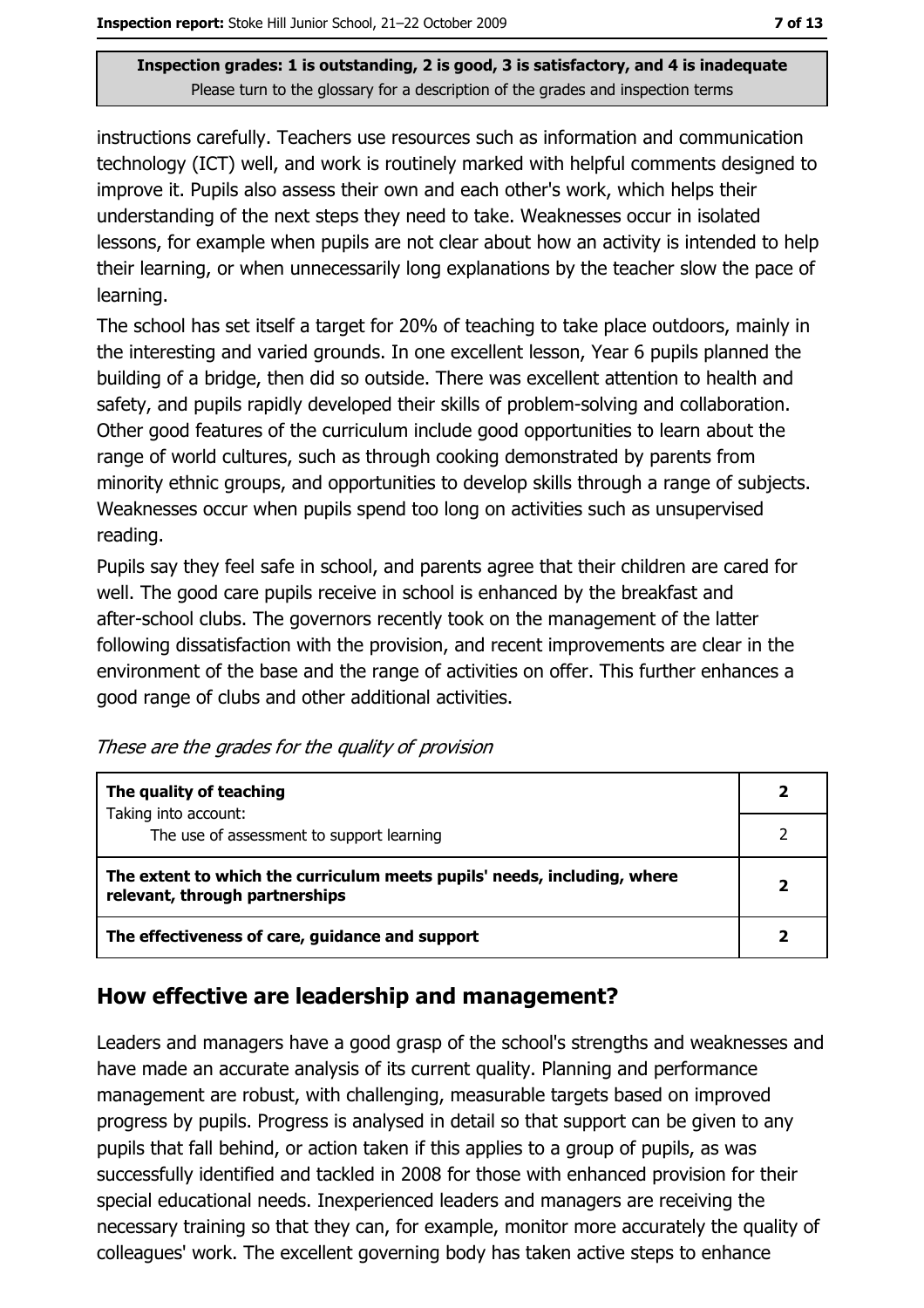collaboration with other schools, especially with the partner infant school. Partnerships with secondary schools, while good, are necessarily more distant due to the large number of schools to which pupils potentially transfer. Governors have audited the school's good contribution to community cohesion and are preparing an action plan to improve this further. The high priority given to the necessary checks and policies ensures that pupils are kept safe and that child protection procedures are robust. The inclusive ethos of the school and the diversity of its community ensure that equality of opportunity is well embedded. For example, isolated uses of racist language by pupils are rigorously monitored and dealt with.

|  |  | These are the grades for leadership and management |
|--|--|----------------------------------------------------|
|  |  |                                                    |

| The effectiveness of leadership and management in embedding ambition and<br>driving improvement                                                                     |                         |  |
|---------------------------------------------------------------------------------------------------------------------------------------------------------------------|-------------------------|--|
| Taking into account:<br>The leadership and management of teaching and learning                                                                                      | 2                       |  |
| The effectiveness of the governing body in challenging and supporting the<br>school so that weaknesses are tackled decisively and statutory responsibilities<br>met | 1                       |  |
| The effectiveness of the school's engagement with parents and carers                                                                                                | $\overline{\mathbf{2}}$ |  |
| The effectiveness of partnerships in promoting learning and well-being                                                                                              | 2                       |  |
| The effectiveness with which the school promotes equality of opportunity and<br>tackles discrimination                                                              | $\overline{\mathbf{2}}$ |  |
| The effectiveness of safeguarding procedures                                                                                                                        | $\overline{\mathbf{2}}$ |  |
| The effectiveness with which the school promotes community cohesion                                                                                                 | $\overline{\mathbf{2}}$ |  |
| The effectiveness with which the school deploys resources to achieve<br>value for money                                                                             | 2                       |  |

#### **Views of parents and carers**

A large majority of the parents who responded to the questionnaire were pleased with the education their children are receiving. Many commented on the good additional support and the high level of care their children had received. A minority felt they were not given enough information about their child's progress, or about how to help them prepare for secondary education. Some reported that the quality of information varied from class to class. While inspectors found no direct evidence to support these views, they are matters the school should examine further.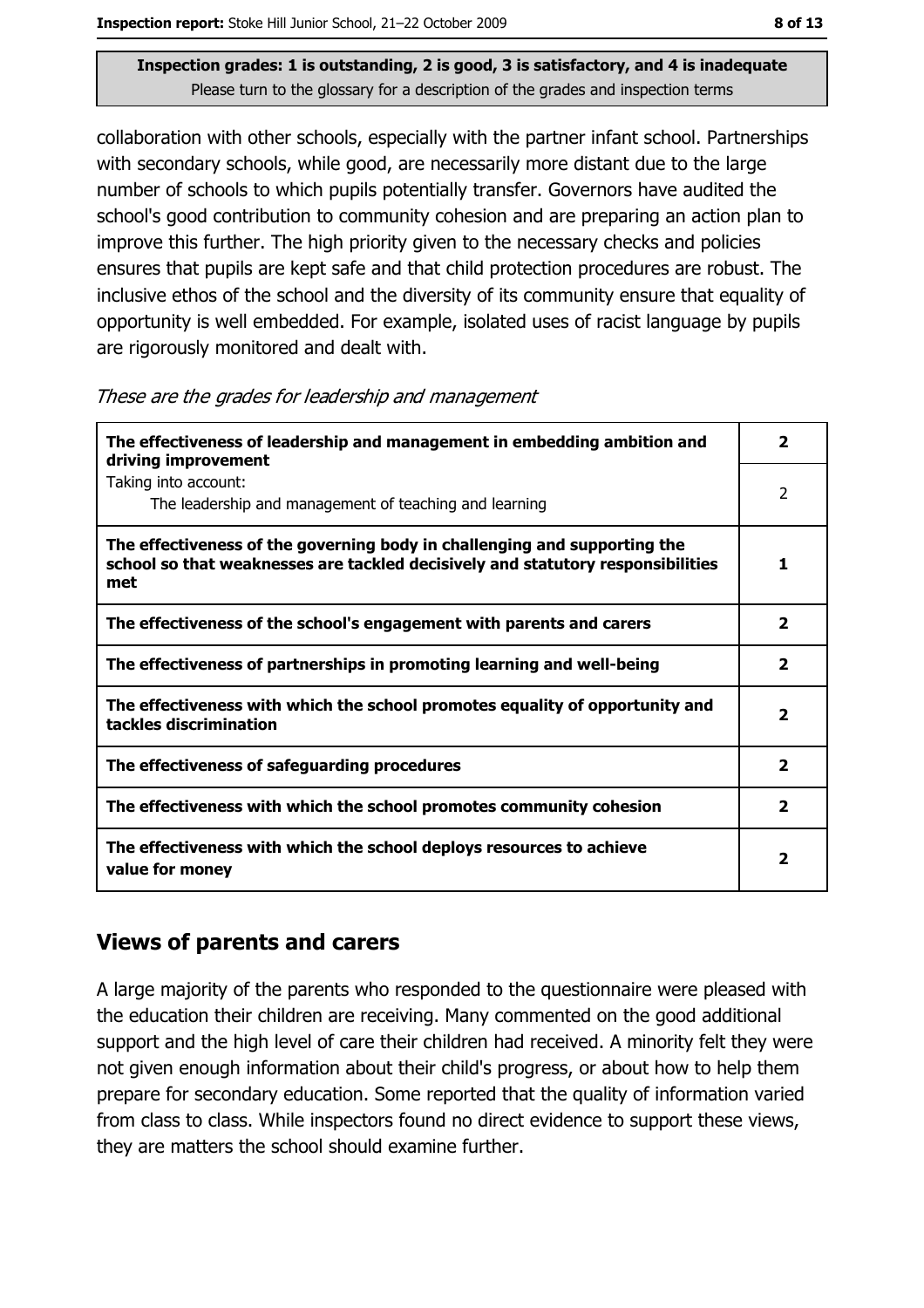### Responses from parents and carers to Ofsted's questionnaire

Ofsted invited all the registered parents and carers of pupils registered at Stoke Hill Junior School to complete a questionnaire about their views of the school.

In the questionnaire, parents and carers were asked to record how strongly they agreed with 13 statements about the school.

The inspection team received 66 completed questionnaires by the end of the on-site inspection. In total, there are 310 pupils registered at the school.

| <b>Statements</b>                                                                                                                                                                                                                                       | <b>Strongly</b><br><b>Agree</b> |               | <b>Agree</b> |               | <b>Disagree</b> |                | <b>Strongly</b><br>disagree |                |
|---------------------------------------------------------------------------------------------------------------------------------------------------------------------------------------------------------------------------------------------------------|---------------------------------|---------------|--------------|---------------|-----------------|----------------|-----------------------------|----------------|
|                                                                                                                                                                                                                                                         | <b>Total</b>                    | $\frac{1}{2}$ | <b>Total</b> | $\frac{1}{2}$ | <b>Total</b>    | $\frac{0}{0}$  | <b>Total</b>                | $\frac{1}{2}$  |
| My child enjoys school                                                                                                                                                                                                                                  | 31                              | 47            | 35           | 52            | $\mathbf 0$     | 0              | $\mathbf{1}$                | $\overline{2}$ |
| The school keeps my child<br>safe                                                                                                                                                                                                                       | 33                              | 50            | 31           | 47            | $\overline{2}$  | 3              | 0                           | 0              |
| The school informs me<br>about my child's progress                                                                                                                                                                                                      | 24                              | 36            | 36           | 55            | 5               | 8              | 0                           | 0              |
| My child is making enough<br>progress at this school                                                                                                                                                                                                    | 20                              | 30            | 39           | 59            | 4               | 6              | $\overline{2}$              | 3              |
| The teaching is good at this<br>school                                                                                                                                                                                                                  | 25                              | 38            | 39           | 59            | $\mathbf{1}$    | $\overline{2}$ | 1                           | $\overline{2}$ |
| The school helps me to<br>support my child's learning                                                                                                                                                                                                   | 26                              | 39            | 35           | 53            | $\overline{4}$  | 6              | 0                           | 0              |
| The school helps my child to<br>have a healthy lifestyle                                                                                                                                                                                                | 30                              | 46            | 35           | 53            | $\mathbf 0$     | 0              | 0                           | 0              |
| The school makes sure that<br>my child is well prepared for<br>the future (for example<br>changing year group,<br>changing school, and for<br>children who are finishing<br>school, entering further or<br>higher education, or<br>entering employment) | 21                              | 32            | 32           | 49            | 9               | 14             | $\mathbf 0$                 | 0              |
| The school meets my child's<br>particular needs                                                                                                                                                                                                         | 21                              | 32            | 38           | 58            | $\overline{7}$  | 11             | 0                           | 0              |
| The school deals effectively<br>with unacceptable behaviour                                                                                                                                                                                             | 22                              | 33            | 37           | 56            | 3               | 5              | $\overline{2}$              | 3              |
| The school takes account of<br>my suggestions and<br>concerns                                                                                                                                                                                           | 22                              | 33            | 38           | 58            | 4               | 6              | 1                           | $\overline{2}$ |
| The school is led and<br>managed effectively                                                                                                                                                                                                            | 24                              | 36            | 38           | 58            | 3               | 5              | 0                           | $\mathbf 0$    |
| Overall, I am happy with my<br>child's experience at this<br>school                                                                                                                                                                                     | 27                              | 41            | 35           | 53            | $\overline{4}$  | 6              | $\mathbf 0$                 | 0              |

The table above summarises the responses that parents and carers made to each statement. The percentages indicate the proportion of parents and carers giving that response out of the total number of completed questionnaires. Where one or more parents and carers chose not to answer a particular question, the percentages will not add up to 100%.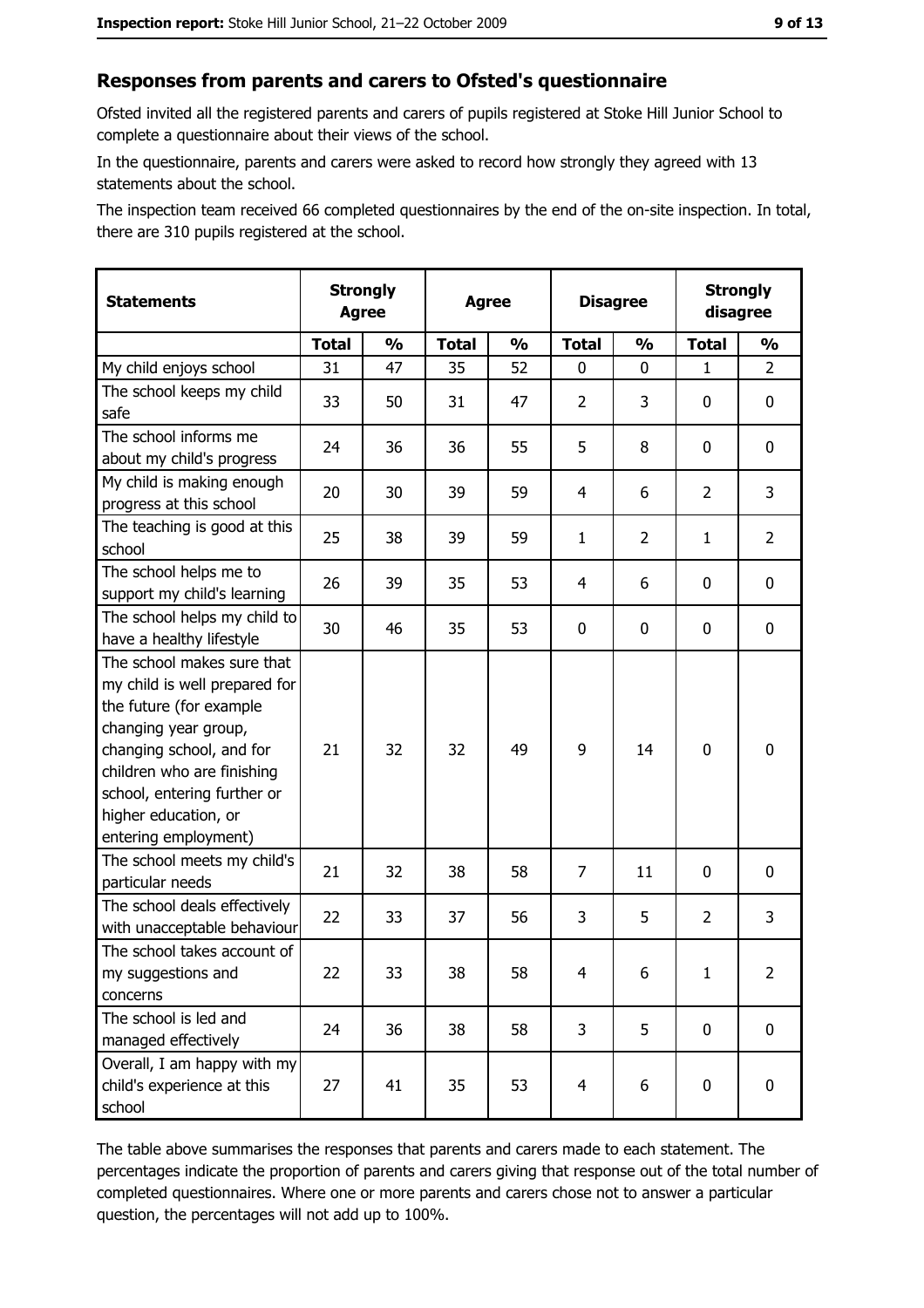# Glossary

| Grade   | <b>Judgement</b> | <b>Description</b>                                                                                                                                                                                                               |
|---------|------------------|----------------------------------------------------------------------------------------------------------------------------------------------------------------------------------------------------------------------------------|
| Grade 1 | Outstanding      | These features are highly effective. An oustanding<br>school provides exceptionally well for its pupils' needs.                                                                                                                  |
| Grade 2 | Good             | These are very positive features of a school. A school<br>that is good is serving its pupils well.                                                                                                                               |
| Grade 3 | Satisfactory     | These features are of reasonable quality. A satisfactory<br>school is providing adequately for its pupils.                                                                                                                       |
| Grade 4 | Inadequate       | These features are not of an acceptable standard. An<br>inadequate school needs to make significant<br>improvement in order to meet the needs of its pupils.<br>Ofsted inspectors will make further visits until it<br>improves. |

## What inspection judgements mean

#### Overall effectiveness of schools inspected between September 2007 and July 2008

|                       | Overall effectiveness judgement (percentage of<br>schools) |      |                     |                   |
|-----------------------|------------------------------------------------------------|------|---------------------|-------------------|
| <b>Type of school</b> | <b>Outstanding</b>                                         | Good | <b>Satisfactory</b> | <b>Inadequate</b> |
| Nursery schools       | 39                                                         | 58   | 3                   | 0                 |
| Primary schools       | 13                                                         | 50   | 33                  | 4                 |
| Secondary schools     | 17                                                         | 40   | 34                  | 9                 |
| Sixth forms           | 18                                                         | 43   | 37                  | $\overline{2}$    |
| Special schools       | 26                                                         | 54   | 18                  | $\overline{2}$    |
| Pupil referral units  | 7                                                          | 55   | 30                  | 7                 |
| All schools           | 15                                                         | 49   | 32                  | 5                 |

New school inspection arrangements were introduced on 1 September 2009. This means that inspectors now make some additional judgements that were not made previously.

The data in the table above were reported in The Annual Report of Her Majesty's Chief Inspector of Education, Children's Services and Skills 2007/08.

Percentages are rounded and do not always add exactly to 100. Secondary school figures include those that have sixth forms, and sixth form figures include only the data specifically for sixth form inspection judgements.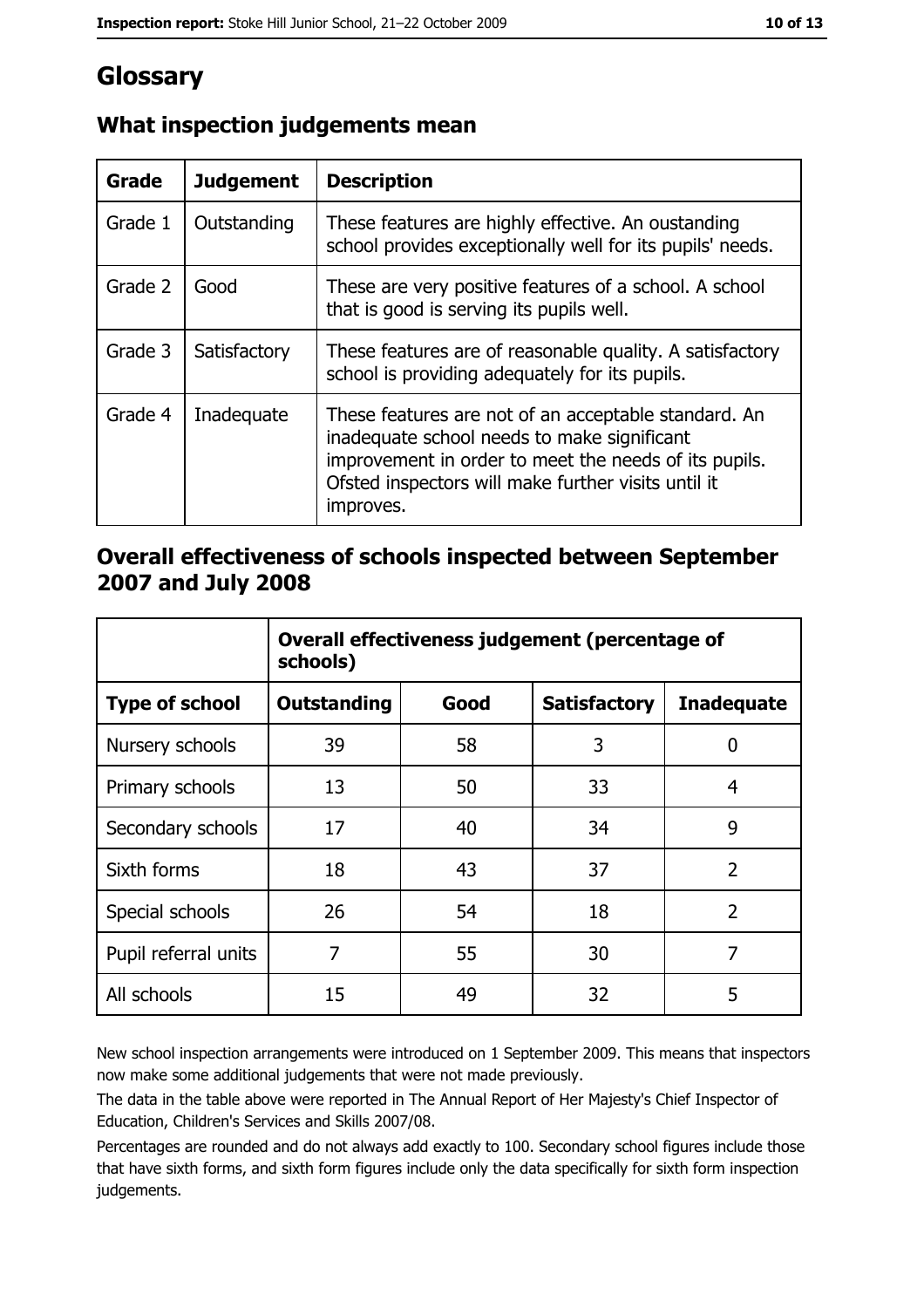# **Common terminology used by inspectors**

| Achievement:                  | the progress and success of a pupil in<br>their learning, development or training.                                                                                                                                                                                                                           |
|-------------------------------|--------------------------------------------------------------------------------------------------------------------------------------------------------------------------------------------------------------------------------------------------------------------------------------------------------------|
| Attainment:                   | the standard of the pupils' work shown by<br>test and examination results and in<br>lessons.                                                                                                                                                                                                                 |
| Capacity to improve:          | the proven ability of the school to<br>continue improving. Inspectors base this<br>judgement on what the school has<br>accomplished so far and on the quality of<br>its systems to maintain improvement.                                                                                                     |
| Leadership and management:    | the contribution of all the staff with<br>responsibilities, not just the headteacher,<br>to identifying priorities, directing and<br>motivating staff and running the school.                                                                                                                                |
| Learning:                     | how well pupils acquire knowledge,<br>develop their understanding, learn and<br>practise skills and are developing their<br>competence as learners.                                                                                                                                                          |
| <b>Overall effectiveness:</b> | inspectors form a judgement on a school's<br>overall effectiveness based on the findings<br>from their inspection of the school. The<br>following judgements, in particular,<br>influence what the overall effectiveness<br>judgement will be.                                                               |
|                               | The school's capacity for sustained<br>improvement.<br>Outcomes for individuals and groups<br>of pupils.<br>The quality of teaching.<br>The extent to which the curriculum<br>meets pupil's needs, including where<br>relevant, through partnerships.<br>The effectiveness of care, guidance<br>and support. |
| Progress:                     | the rate at which pupils are learning in<br>lessons and over longer periods of time. It<br>is often measured by comparing the<br>pupils' attainment at the end of a key<br>stage with their attainment when they<br>started.                                                                                 |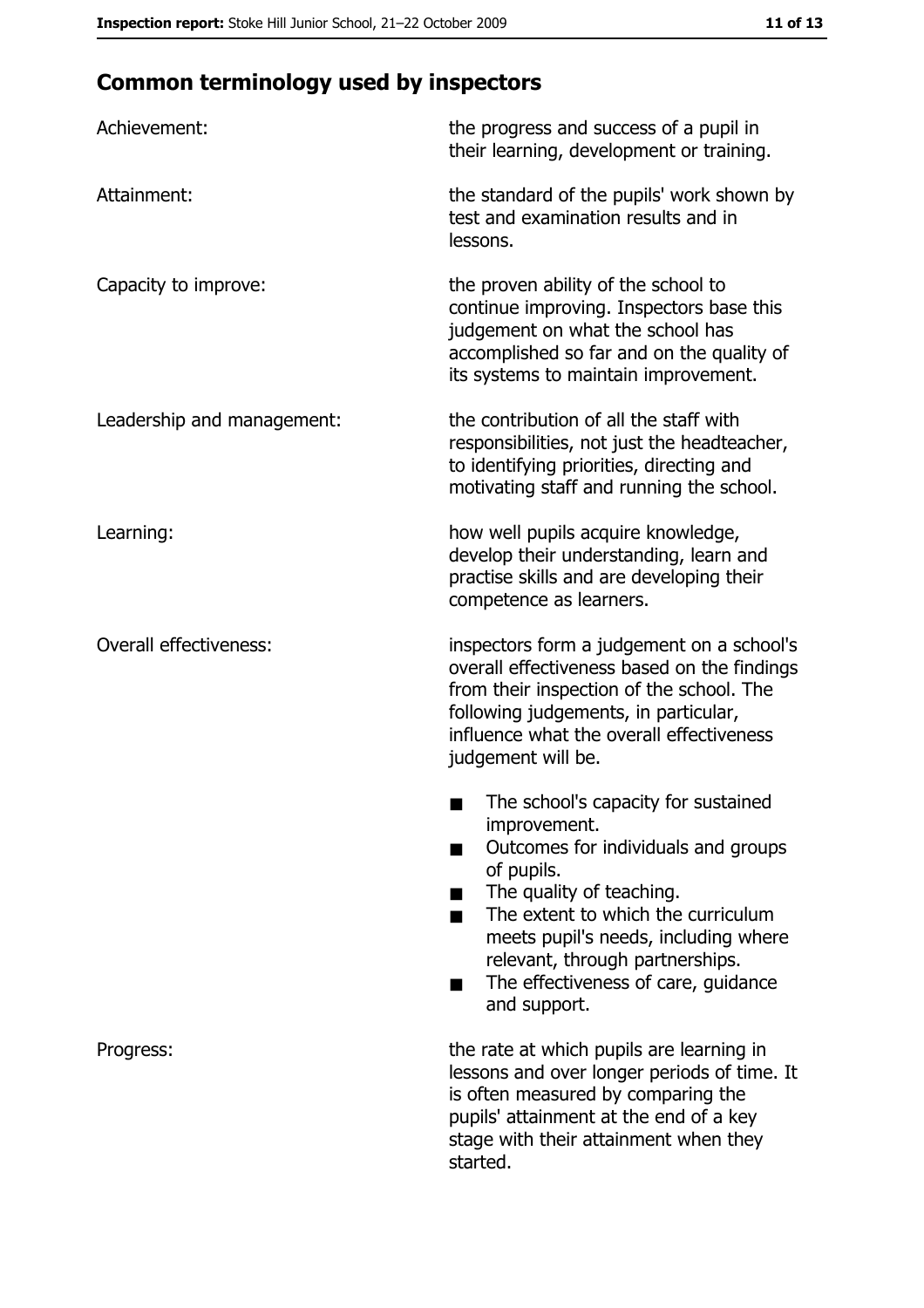This letter is provided for the school, parents and carers to share with their children. It describes Ofsted's main findings from the inspection of their school.



05 November 2009

Dear Pupils

Inspection of Stoke Hill Junior School, Exeter, EX4 7DP

We enjoyed meeting you when we visited your school. We should like to thank those of you who gave up your time to talk to us. Yours is a good school, with some outstanding features. We especially liked your good behaviour in lessons. You know how to stay healthy and safe, and the adults look after you well. The canteen offers you healthy food, but some of you prefer sweets and snacks! Your attendance is very high, which shows how much you enjoy school, in spite of the 'bug' that was going round when we were there.

You make good progress in your work and reach above average standards by the time you leave Year 6, although your handwriting could be improved. Year 4 and 5 really know their times tables! You also know and understand your targets, and some of you make helpful comments about each other's work. We thought the lesson where Year 6 built bridges outside was really good.

The head, staff and governors run the school well. They have lots of good links, especially with the infant school, and they prepare you well so you will feel confident when you go to secondary school. Your parents think highly of the school because the staff take good care of you and respect their views.

We have asked the school to do two things. We have asked them to improve your handwriting, and we have asked teachers to make sure you know what you are learning from a task, and to make sure time is not wasted by too much talking by the teacher. You can help by politely asking if you are not sure what you are learning from a task.

Good luck in the future.

Yours faithfully

Paul Sadler

Lead Inspector